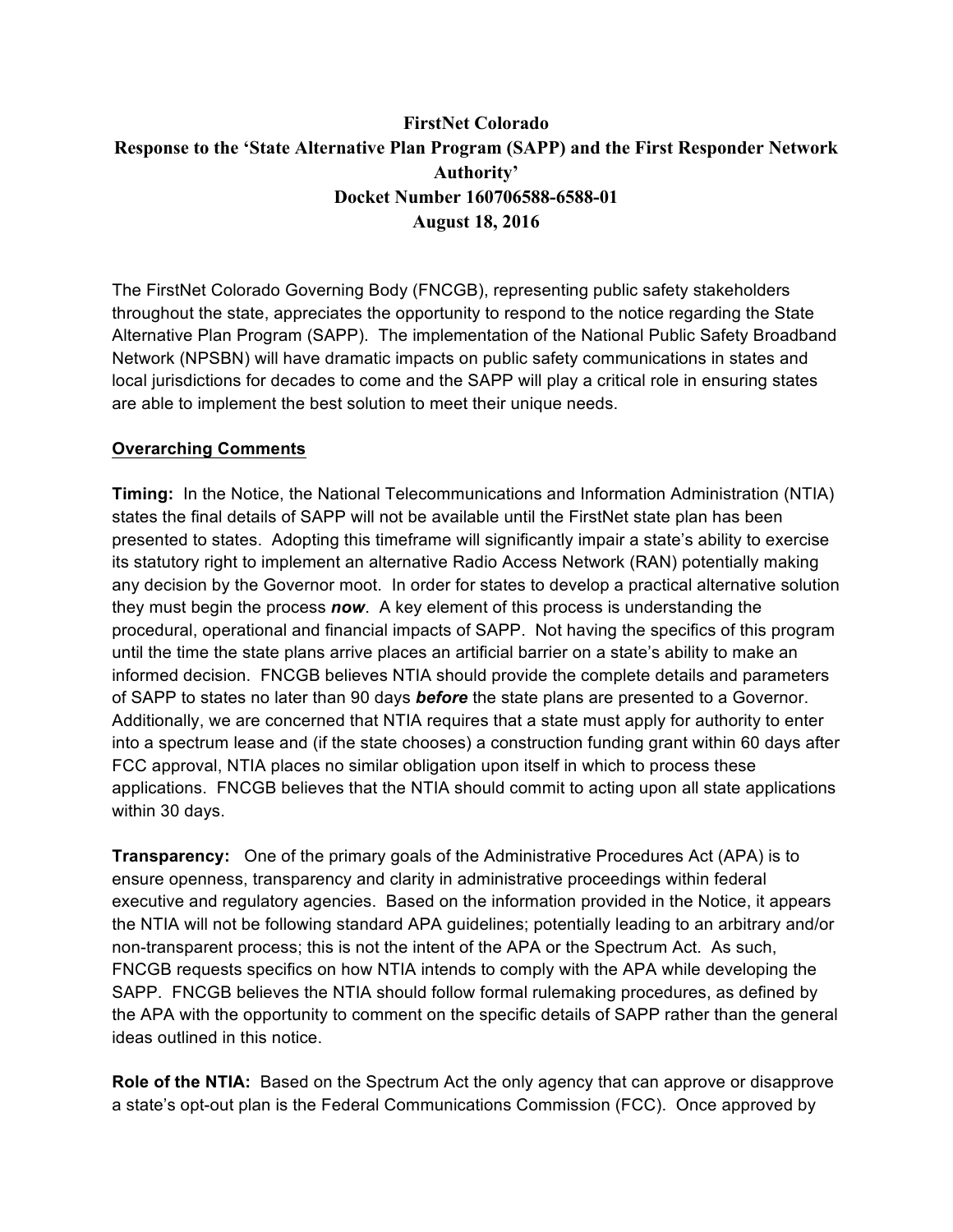the FCC, the NTIA's role becomes transactional in regards to the process of applying for a construction grant and/or the process of applying for a spectrum lease. For further discussion, please see the comments from the state of Washington, Section II.

**Support for the state of Washington's comments:** In general, FNCGB supports and agrees with the full comments as filed by the state of Washington.

### **Specific Comments**

#### **Section II-D: Utilization of FirstNet's Statutory Interpretations**

In this section, the NTIA states "NTIA will utilize FirstNet's relevant interpretations of provisions of the Act in carrying out its responsibilities on these matters". As the NTIA is subject to the APA, FNCGB believes any rules adopted or implemented must adhere to the standard rulemaking process. The interpretations made by FirstNet, as NTIA proposes to use them, have the effect of rules as they dictate the requirements states must operate within. There has been no formal process to date regarding these interpretations. While FirstNet solicited public comment on the interpretations, its process fell short of what should be required by the NTIA under the APA. The responses to the FirstNet public notices were not made public, nor were other procedural requirements followed as required by the APA. Many of the interpretations taken by FirstNet have significant impact on the ability for a state to exercise its statutory right to opt-out and therefore materially impact the proposed SAPP process and outcomes. FNCGB believes that NTIA should provide further clarification addressing how it believes the adoption of these rules adheres to the APA.

#### **Section III: Classifying Spectrum Lease as a 'Grant'**

While the FNCGB agrees that the applications for construction funds would be considered a grant under the Federal Grant and Cooperative Agreement Act of 1977 Act (Grant Act); the process of granting authority to enter into a lease agreement does not fall into this category. In the notice the NTIA states that it makes this determination based on the language in Grant Act that states:

"an executive agency shall use a grant agreement as the legal instrument reflecting a relationship between the United States Government and a State, a local government, or other recipient when -(1) the principal purpose of the relationship is to transfer a thing of value to the State of local government or other recipient to carry out a public purpose of support or stimulation authorized by a law of the United States instead of acquiring (by purchase, lease, or barter) property or services for the direct benefit or use of the United States Government…";

However this language is the same that is used to identify when to use a cooperative agreement. Therefore, the FNCGB requests additional information on the specific legal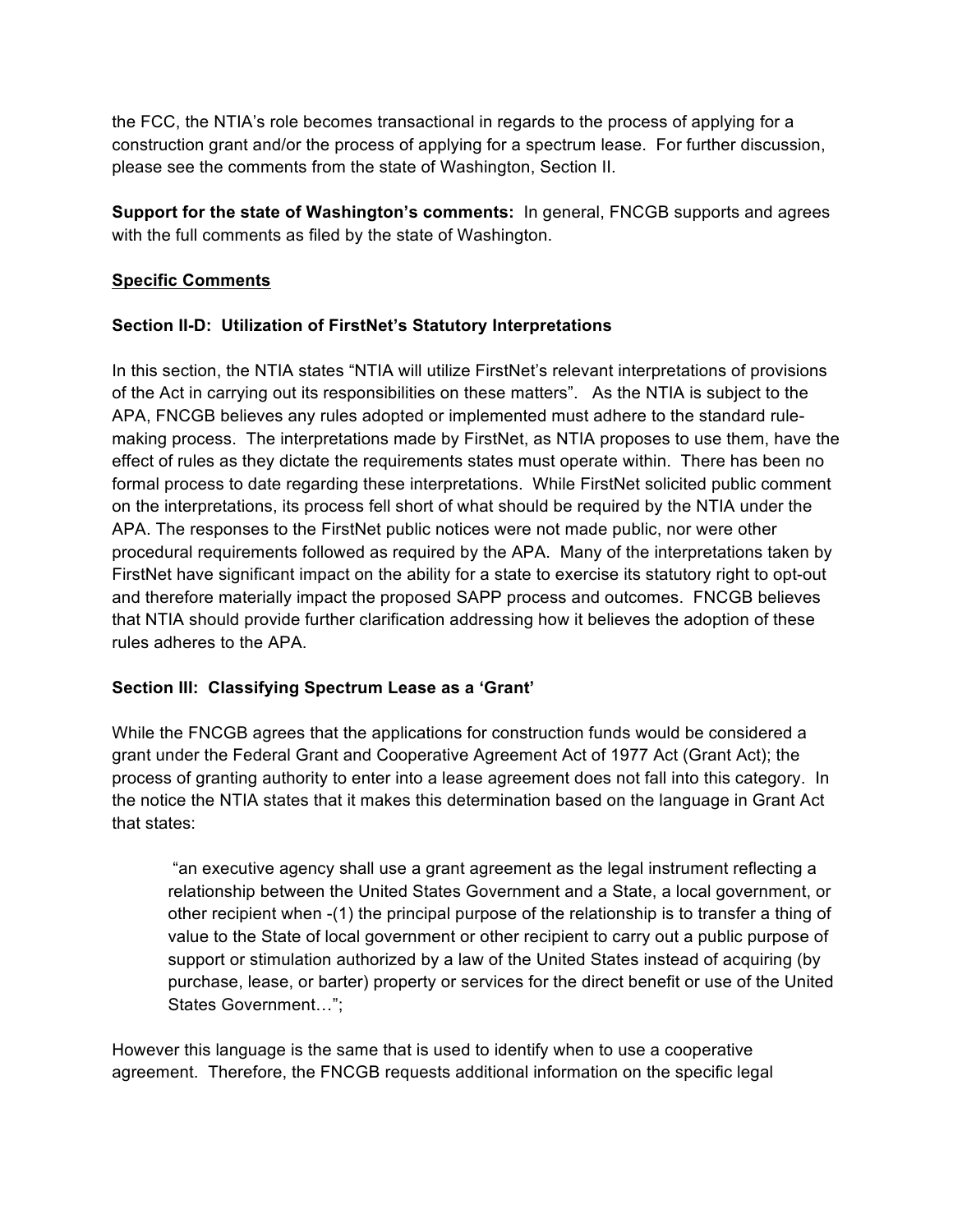authority the NTIA relied upon to conclude that spectrum lease agreements would be classified as a grant.

Additionally, the section of the Grant Act cited by NTIA references a "transfer of value" from the federal government to the state. However, with concern to the spectrum lease there is no "transfer" as the Spectrum Act is very clear that FirstNet is the license holder of the spectrum. A lease is not a transfer, rather the right to temporarily use. This fact further supports the argument that the lease agreement is not a grant.

## **Section III C - Determining Funding Levels**

In Section III-C-2 the NTIA states that "NTIA may take into consideration cost increases FirstNet will incur should a state assume the responsibility to conduct its own RAN, and may reduce a final grant award accordingly." FNCGB requests that the NTIA, follow the APA and publish the specifics of this analysis to allow state and local stakeholders to respond. The vague description of this requirement as presented in the SAPP leaves the FNCGB with many questions and concerns.

- What evidence of these 'cost increases' will the NTIA require of FirstNet?
- Will NTIA take into account increased ongoing and long-term costs to the *state* of opting-in versus opting-out?
- Is this analysis based solely on capital costs?
- Will NTIA take into account in-kind and existing assets that are provided by a state?
- What if the state's plan provides better coverage than the FirstNet plan, how will the NTIA factor in the increased coverage into the overall cost comparison?
- Will NTIA factor in the opportunity costs that a state would potentially lose by optingin?
- How will the NTIA develop a model that balances FirstNet's perspective that state optout's will impact the national effort with the fact that states may be able to develop more cost effective solutions on their own? States should not be forced to adopt a solution that is more expensive for their responders.

The NTIA further states that "a nationwide buildout can provide significant economies of scale...NTIA will take these cross-border economies into account in the context of a state optout plan's cost effectiveness". FNCGB requests further clarification on this statement:

- What are these "cross-border economies"?
- Based on the technical guidelines of 3GPP, the process of coordinating a state alternative plan RAN and the nationwide RAN should be minimal as long as they both adhere to the Minimum Technical Requirements as adopted by the FCC. What further costs is the NTIA referencing?

FNCGB believes The Spectrum Act clearly states that the NTIA is required to determine the 'cost-effectiveness of the State plan'. This language is well defined, and requires that the analysis be based on the simple comparison of what would the **direct** costs of the opt-in plan versus the alternative state plan. As discussed, any inclusion of secondary or other costs is not